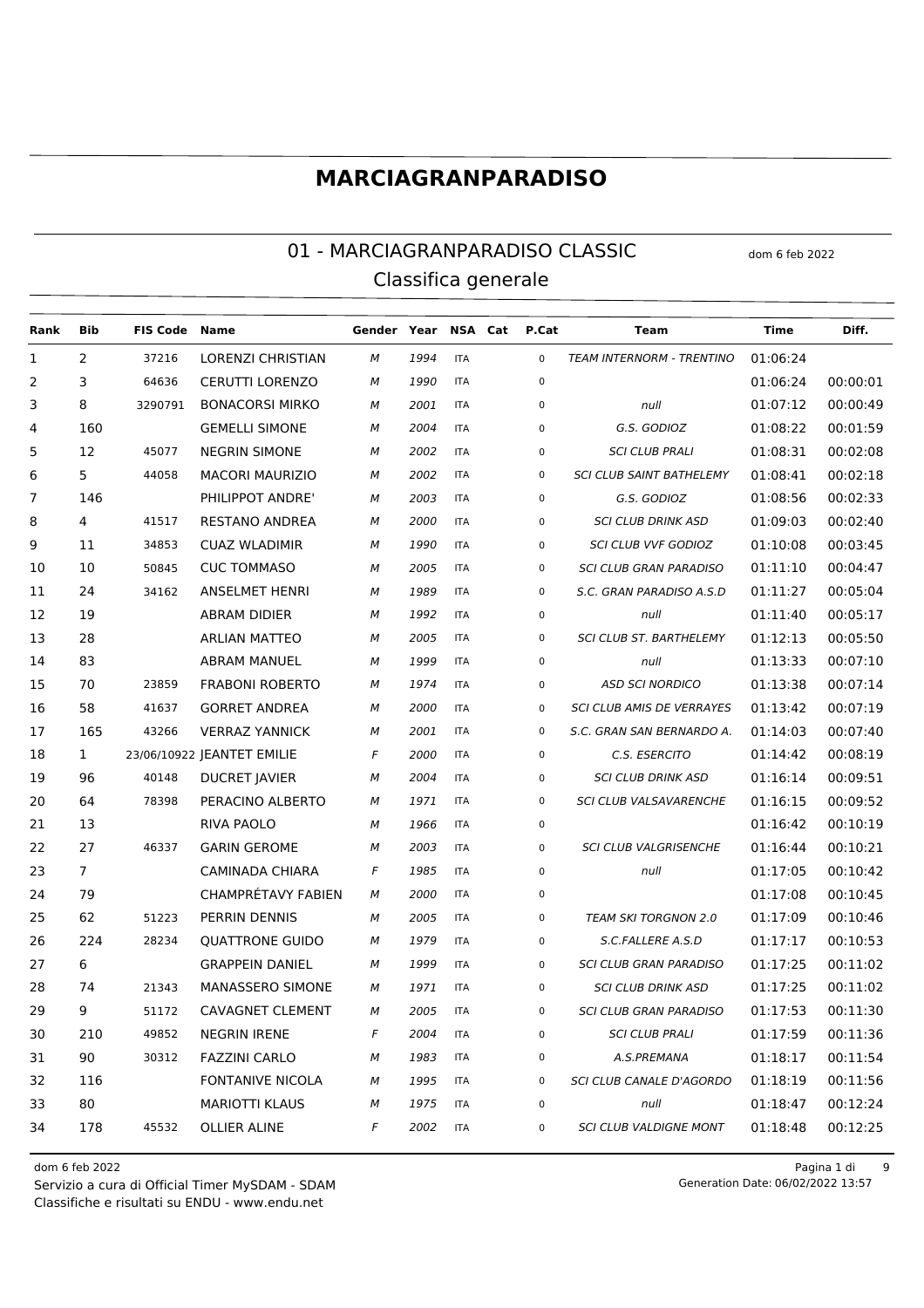#### 01 - MARCIAGRANPARADISO CLASSIC dom 6 feb 2022 Classifica generale

**Rank Bib FIS Code Name Gender Year NSA Cat P.Cat Team Time Diff.** 22 30953 FAVRE DAVIDE *M 1984* ITA 0 *VVF GODIOZ* 01:18:49 00:12:26 18 12663 GIOVINAZZO GIUSEPPE *M 1964* ITA 0 *S.C.DRINK A.S.D.* 01:18:58 00:12:35 85 34651 LUBERTO IMER *M 1990* ITA 0 *S.C. GRAN PARADISO A.S.D.* 01:18:59 00:12:35 48 BERARD MAXIME *M 2005* ITA 0 *SCI CLUB DRINK* 01:19:39 00:13:16 57 37218 COURTHOUD MATHIEU *M 1994* ITA 0 *CS ESERCITO* 01:20:12 00:13:49 29 ARLIAN SOFIA *F 2003* ITA 0 *null* 01:21:07 00:14:44 71 48174 ZANON NICOLA *M 2004* ITA 0 *SCI CLUB AMIS DE VERRAYES* 01:21:37 00:15:14 56 CENA VIRGINIA *F 2004* ITA 0 *G.S. GODIOZ* 01:23:15 00:16:52 21 OUVRIER GIUSEPPE *M 1960* ITA 0 *GRAN PARADISO* 01:23:42 00:17:19 GUICHARDAZ FABIEN *M 1999* ITA 0 01:23:45 00:17:22 PIERROT 88 MARTOCCHIA LORENZO *M 2005* ITA 0 *null* 01:24:40 00:18:17 89 7808 SOMMAVILLA PAOLO *M 1958* ITA 0 *SOTTOZERO NORDIC TEAM* 01:25:04 00:18:41 82 GERARD YANNICK *M 1992* ITA 0 *null* 01:25:57 00:19:34 73 CAMPERI IVAN *M 1973* ITA 0 01:26:03 00:19:39 84 GLAREY PIETRO *M 1998* ITA 0 *null* 01:26:07 00:19:44 99 36079 GIORDAN ANNA *F 1992* ITA 0 *A.S.D. S.C. VALLE STURA* 01:26:44 00:20:20 51 RUFFIER DIDIER *M 1982* ITA 0 01:26:47 00:20:24 220 9579 ROCCHI DELFO *M 1960* ITA 0 *SCI CLUB MONT NERY* 01:26:50 00:20:27 69 5295 INVERNIZZI DOMENICO *M 1954* ITA 0 *CM VALSASSINA* 01:26:51 00:20:28 CAPPELLETTI EMILIE 51118 *F 2005* ITA 0 *TEAM SKI TORGNON 2.0* 01:27:08 00:20:45 **MONICA**  BERGUERAND ALESSANDRO *M 1991* ITA 0 01:27:09 00:20:46 91 HUBERT ALEXANDER *M 1974* ITA 0 *MARTIGNY* 01:27:19 00:20:56 43 BORETTAZ ALEXA *F 1999* ITA 0 *null* 01:27:39 00:21:16 44 BORETTAZ MASSIMO *M 1961* ITA 0 *null* 01:27:39 00:21:16 54 VISCONTI LORENZO *M 1984* ITA 0 *INDIVIDUALE* 01:27:42 00:21:19 125 RAPELLI LORENZO *M 1986* ITA 0 *INDIVIDUALE* 01:27:43 00:21:20 66 46332 CLAP MATHIEU *M 2003* ITA 0 *SCI CLUB VALGRISENCHE* 01:27:55 00:21:32 30 GIANNUZZI SIMONE *M 1966* ITA 0 01:28:02 00:21:39 97 DUCRET NADIR *M 1975* ITA 0 *SCI CLUB DRINK ASD* 01:28:41 00:22:18 94 NICOLUSSI IVAN *M 1971* ITA 0 *S. C. VALSAVARANCHE* 01:28:46 00:22:23 34 45840 SEGOR ANAIS *F 2003* ITA 0 *SCI CLUB DRINK ASD* 01:29:39 00:23:16 41 COLAJANNI ENRICO *M 1969* ITA 0 *S c Mont Nery* 01:29:42 00:23:19 167 NEGRO STEFANO *M 1986* ITA 0 01:29:45 00:23:22

Classifiche e risultati su ENDU - www.endu.net Servizio a cura di Official Timer MySDAM - SDAM

dom 6 feb 2022 Pagina 2 di 9 Generation Date: 06/02/2022 13:57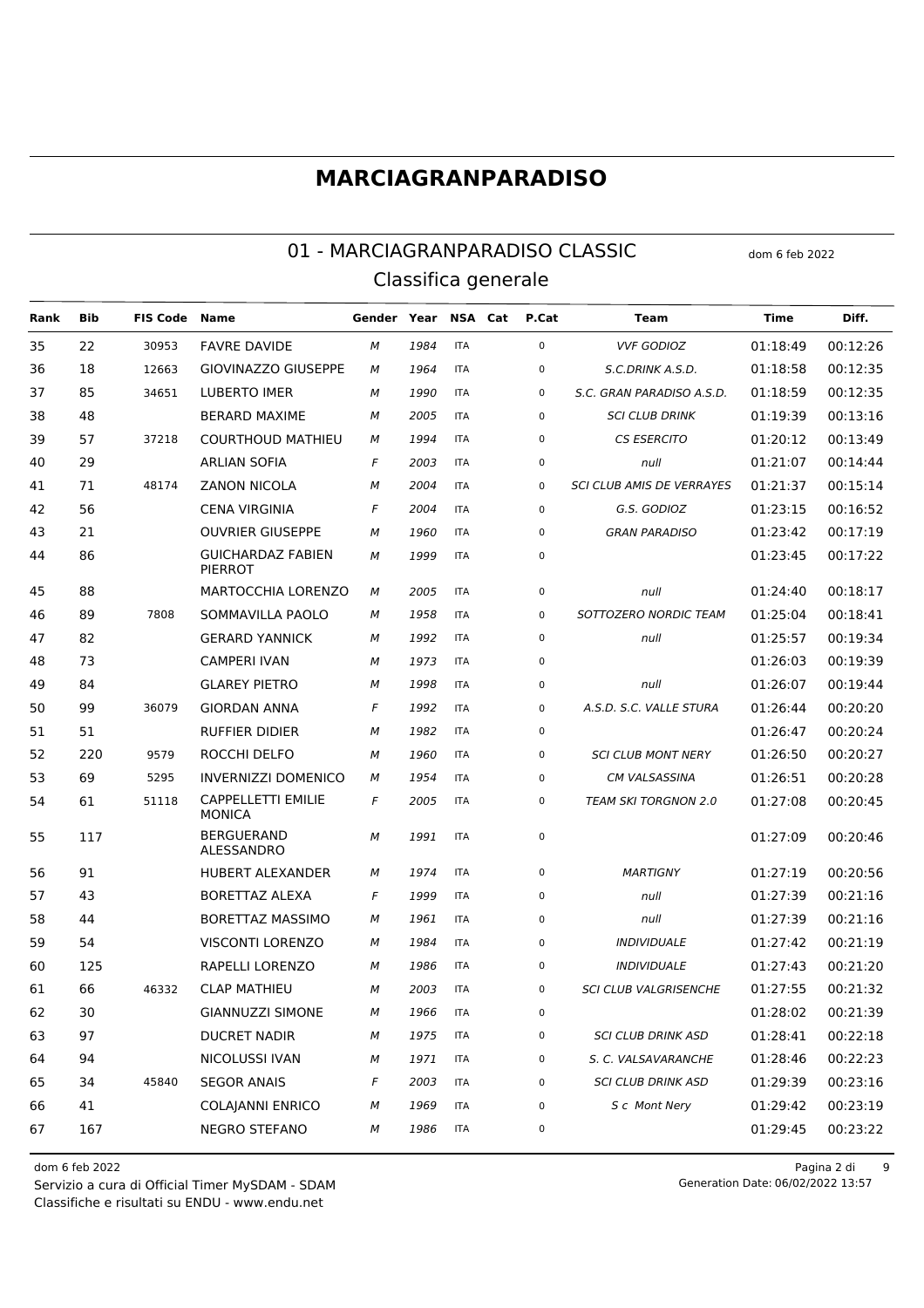#### 01 - MARCIAGRANPARADISO CLASSIC dom 6 feb 2022 Classifica generale

**Rank Bib FIS Code Name Gender Year NSA Cat P.Cat Team Time Diff.** 77 RIEKER VILDE *F 1993* NOR 0 01:29:59 00:23:36 65 18732 CARNESECCA JEAN LUC *M 1979* ITA 0 *SC VALDIGNE MONT BLANC* 01:30:26 00:24:03 162 16301 NIGRETTI MARIO *M 1967* ITA 0 *S. C. LEVANNA A. D* 01:31:13 00:24:50 198 168222 GERVASONI CHRISTIAN *M 1998* ITA 0 *S.C. RONCOBELLO* 01:31:18 00:24:55 180 35808 GIOLITTI ANDREA *M 1992* ITA 0 *A.S.D. S.C. BUSCA* 01:31:21 00:24:58 233 108566 ALDE' STEFANO *M 1959* ITA 0 *COMUNITA' MONTANA* 01:31:40 00:25:17 52 17338 SUARDI MICHELE *M 1968* ITA 0 *LAME PERREL GSA RANICA* 01:32:02 00:25:39 72 48070 BOVARD YVES *M 2004* ITA 0 *SCI CLUB VALGRISENCHE* 01:32:16 00:25:53 169 41794 DOMAINE ANAÏS *F 2000* ITA 0 *S.C. SAINT NICOLAS A.S.D.* 01:32:19 00:25:56 111 CHARRUAZ GIORGIO *M 1958* ITA 0 *null* 01:32:21 00:25:58 158 ARENA MATTEO *M 1982* ITA 0 01:32:35 00:26:12 188 SOODLA GUIDO *M 1967* EST 0 01:32:46 00:26:23 55 FRUTAZ LUCA *M 1974* ITA 0 01:32:48 00:26:25 181 VIVALDO DAVIDE *M 1961* ITA 0 01:33:00 00:26:37 142 ZEMOZ ANDREA *M 1967* ITA 0 *null* 01:33:08 00:26:44 122 TÜHIS ANNELI *F 1976* EST 0 01:33:29 00:27:06 20 HALS KNUT C. *M 1960* NOR 0 01:33:33 00:27:10 67 TRUC SILVANO *M 1956* ITA 0 *null* 01:33:33 00:27:10 31 TEPPEX FEDERICA *F 1965* ITA 0 01:33:41 00:27:18 806 GARIN MASSIMILIANO *M 1983* ITA 0 *null* 01:33:42 00:27:19 159 8784 NEJROTTI ANDREA *M 1960* ITA 0 *SKI NORDICO TORINO* 01:33:43 00:27:20 60 249015 BETASSA MARCO *M 1970* ITA 0 *S.C. SARRE A.S.D.* 01:33:52 00:27:29 75 CAVAGNET ELVIN *M 1973* ITA 0 *null* 01:34:12 00:27:49 GRANLUND ANNA **LOKEN**  *F 1994* ITA 0 *null* 01:34:15 00:27:51 264 2839 VUERICH PAOLO *M 1949* ITA 0 *G.S.DILETTANTISTICO VAL* 01:34:16 00:27:53 63 POLI VALERIA *F 1989* ITA 0 01:35:19 00:28:56 182 SCHENA ANDREA *M 1965* ITA 0 01:35:47 00:29:24 40 11330 AMICI ELISABETTA *F 1962* ITA 0 *COMUNITA' MONTANA* 01:36:00 00:29:37 103 30514 DE ANGELIS DANIELE *M 1983* ITA 0 *A.S.D. S.C. BUSCA* 01:36:18 00:29:55 68 35283 BOSCARDIN EDOARDO *M 1991* ITA 0 *SCI CLUB DRINK ASD* 01:36:20 00:29:57 33 45839 SEGOR MICOL *F 2003* ITA 0 *SCI CLUB DRINK ASD* 01:36:21 00:29:57 101 23262 PELAZZA ALBERTO *M 1973* ITA 0 *S.C. GARESSIO A.D.* 01:36:32 00:30:09 150 28691 ROVERE MATTEO *M 1980* ITA 0 *SKI AVIS BORGO LIBERTAS A.* 01:37:03 00:30:40 153 DUPONT MATTEO *M 1983* ITA 0 01:37:06 00:30:43

Classifiche e risultati su ENDU - www.endu.net Servizio a cura di Official Timer MySDAM - SDAM

dom 6 feb 2022 Pagina 3 di 9 Generation Date: 06/02/2022 13:57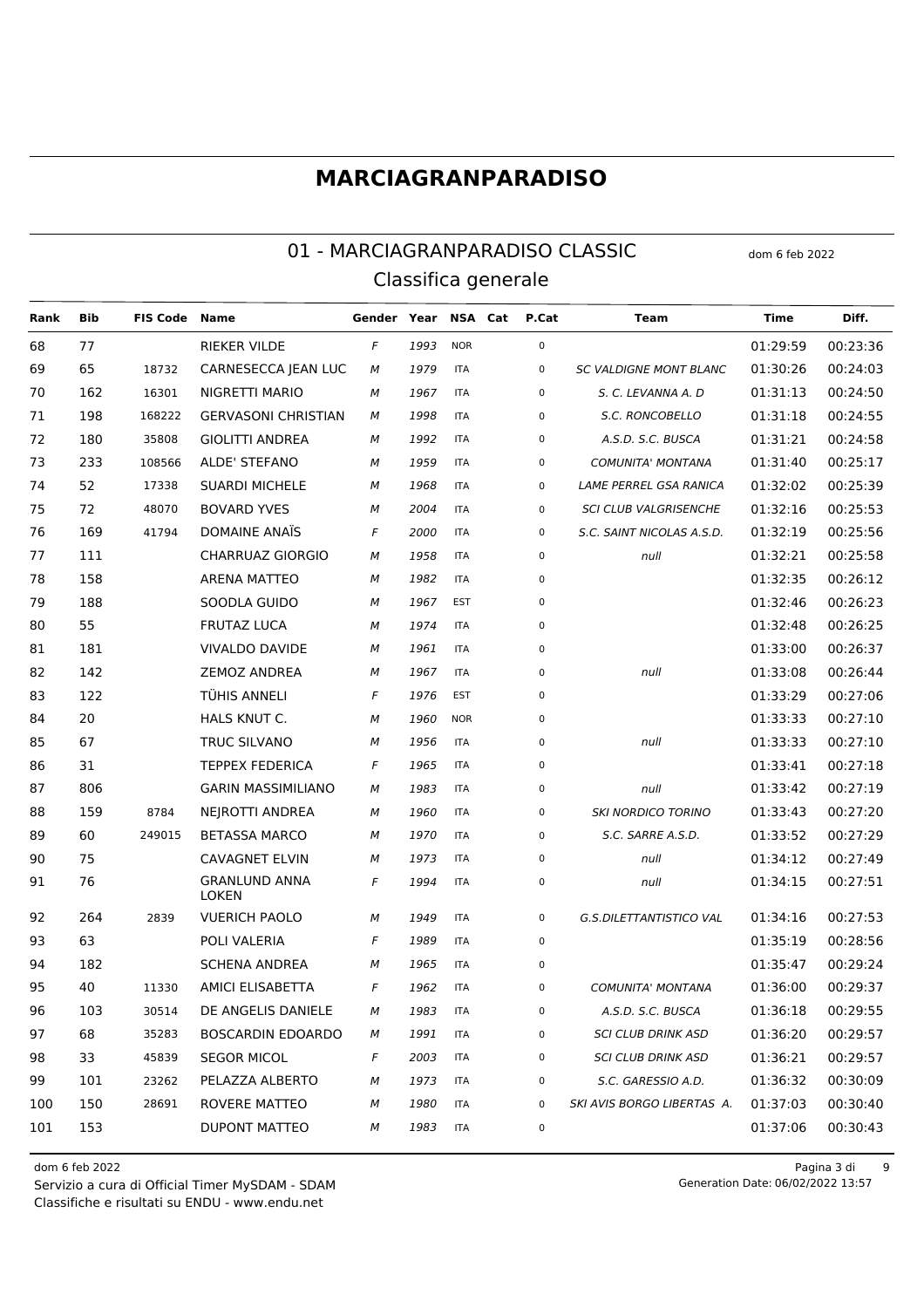#### 01 - MARCIAGRANPARADISO CLASSIC Classifica generale

**FIS Code Name** Gender Year NSA Cat P.Cat Diff. Rank **Bib Team Time** 102 126 **SUNDSTEDT JONAS** SWE  $\mathbf 0$ 01:37:08 00:30:45 1974 M 144 103 PELLISSIER DIEGO 01:37:51  ${\cal M}$ 1965 **ITA**  $\Omega$ null  $00.31.28$ 104 121 **KURG RAUNO** 00:31:30 M 1972 EST  $\Omega$ 01:37:53 **ALLERA MATHIAS** 105 59 **ITA**  $\Omega$ SCLCLUB GRAN PARADISO  $01.38.39$ 00:32:15 2004 M **VALLET PIERRE** 106 156 M 2004 **ITA**  $\Omega$ **SCI CLUB GRAN PARADISO**  $01.38.39$ 00:32:15 145 **BREUVE MICHEL** 107 688467 M 1975 **ITA**  $\Omega$ S.C. SAINT NICOLAS A.S.D. 01:39:00 00:32:37 108 92 **FFRRARIS DARIA**  $\overline{F}$ **ITA**  $\Omega$  $01.39.16$ 00:32:52 1996  $null$ **HAGEN ELISE RIVENES** 109 108  $\boldsymbol{F}$ 1992 **NOR**  $\Omega$ LINK MOBILITY ITALIA SRL 01:39:30 00:33:07 110 123 **KALVIK LAURI**  $\boldsymbol{M}$ 1969 EST  $\Omega$ 01:39:55 00:33:32 **BLANCHET MARTINA**  $111$  $120$ 40895  $\overline{F}$ **ITA**  $\Omega$  $01.40.04$ 00:33:41 **S.C SAINT NICOLAS A.S.D** 1999 112 816 **BERARD LORIS** M 1974 **ITA**  $\Omega$ 01:40:37 00:34:14 null 113 187 **CHABOD RICHARD** 1979 **ITA**  $\overline{0}$  $01:41:10$ 00:34:47 M  $114$ 186 **DEGIOZ JOSIANNE ITA**  $01:41:10$ 00:34:47  $\sqrt{2}$  $\Omega$ 1983 115 221 **IANNIELLO TONY** 1977 **ITA**  $\Omega$ 01:41:13 00:34:50 M null 116 139 665060 **GRIVON ALEX** 2001 **ITA**  $\Omega$  $01:41:18$ 00:34:55 M sci club granta parey **HALS MORTEN** 01:41:28 00:35:05 117  $124$ **NOR**  $\Omega$ M 1952 118 257 **VALLET MARC** M 1983 FRA  $\Omega$ 01:41:39 00:35:16 119 191 ROSSI PAOLO 1964 **ITA**  $\Omega$ 01:41:47 00:35:23 M  $null$ 147 **RUFFIER ERIK** S.C. GRAN SAN BERNARDO  $120$ **ITA**  $01.41.51$  $00.35.28$ M 1977  $\Omega$ 121 112 **FULVI LUIGI** 1957 **ITA**  $\Omega$ 01:42:26 00:36:03 M  $null$ 122 93 **FERRARIS STEFANO** 1961 **ITA**  $\mathbf{0}$ 01:42:29 00:36:05 M  $null$ **HALS HELENE**  $123$ 50 **NOR**  $01.42.35$ 00:36:12  $\sqrt{2}$ 1961  $\Omega$ 124 823 **BRULARD JOEL** 2003 **ITA**  $\Omega$ 01:42:37 00:36:14 M  $null$ 125 168 10465 PEPINO ALDO **ITA**  $\overline{0}$  $01:42:47$ 00:36:24 1961  $SCIFVANNA AD$ M  $126$ 78 HERREN PHILIPPE M 2004 **ITA**  $\Omega$  $null$ 01:43:25 00:37:02 127 95 14567 SOLINAS ALESSANDRO 1965 **ITA**  $\overline{0}$ G.S.A. ZANE' 01:43:54 00:37:31 M 115 **HALS IORGEN NOR**  $\overline{0}$ **SKIFORENINGEN**  $01:43:58$  $00:37:34$  $128$ 1970 M 81 **GUICHARDAZ CHIARA** 01:44:07 00:37:43  $129$  $\overline{F}$ 1987 **ITA**  $\Omega$ 130 87 **TREVISAN SARA**  $\overline{F}$ 1987 **ITA**  $\overline{0}$  $01:44:07$  $00:37:43$ null 195 MARTOCCHIA MASSIMO  $01:44:23$  $00:38:00$ 131 **ITA**  $\Omega$ M 1969  $null$ 190 **GIRARDET BRUNILDE** 01:44:34 00:38:10 132  $\overline{F}$ 1988 **FRA**  $\Omega$ **EOUIPE UNASACEM FRANCE** 133 241 19864 **GHISAFI STFFANO ITA**  $\overline{0}$ **SCI CLUB MONT NERY**  $01:44:45$ 00:38:22 M 1970 243 **GNED NADIA**  $01:44:45$ 00:38:22  $134$ 683068 **ITA**  $\Omega$ SC MONT NERY  $\overline{F}$ 1982  $222$ DE MARTINO FAUSTO 01:44:54 00:38:31 135 10328 M 1961 **ITA**  $\Omega$ S.C. DIPENDENTI BPER BANCA 136 226 **BERLIFR MICHEL**  $01:44:58$ 00:38:35  $\overline{M}$ 1980 **ITA**  $\Omega$ 

dom 6 feb 2022

Servizio a cura di Official Timer MySDAM - SDAM Classifiche e risultati su ENDU - www.endu.net

Pagina 4 di  $\overline{9}$ Generation Date: 06/02/2022 13:57

dom 6 feb 2022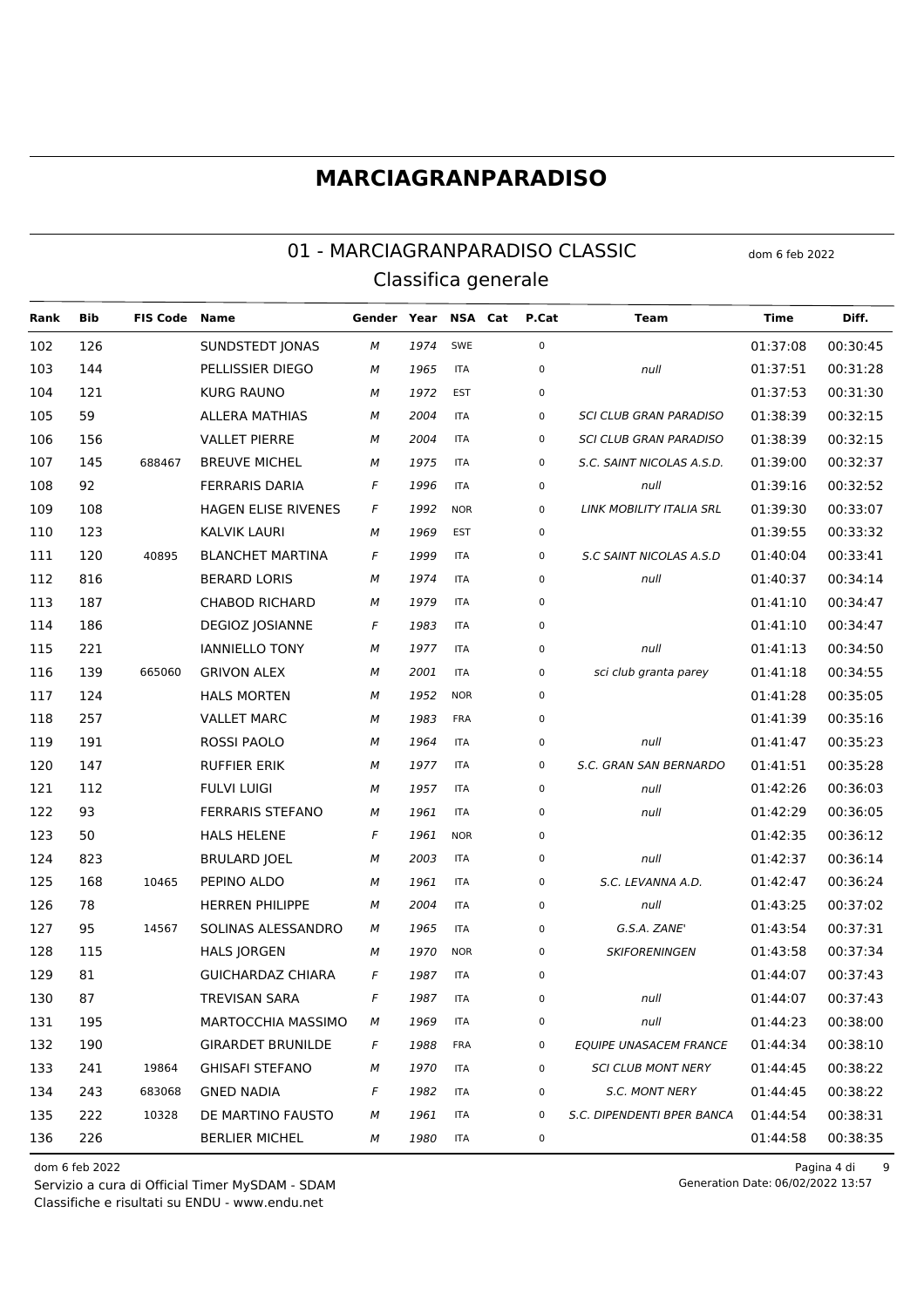#### 01 - MARCIAGRANPARADISO CLASSIC dom 6 feb 2022 Classifica generale

**Rank Bib FIS Code Name Gender Year NSA Cat P.Cat Team Time Diff.** 194 KORZETKOWSKI MAREK *M 1981* POL 0 *null* 01:45:01 00:38:38 113 HARTO KNUT *M 1958* NOR 0 *SKIFORENINGEN* 01:45:03 00:38:40 131 PICCINNO STEFANO *M 1978* ITA 0 *INDIVIDUALE* 01:45:17 00:38:54 53 ZANIVAN BRUNO *M 1953* ITA 0 *null* 01:45:25 00:39:02 CHARBONNIER RICCARDO 35087 *M 1991* ITA 0 *SCI CLUB FALLERE ASF* 01:45:30 00:39:07 CORDONE ALESSANDRA 50298 *F 2004* ITA 0 *S.C. FALLERE A.S.D.* 01:45:30 00:39:07 42 COLAJANNI SOPHIE *F 2005* ITA 0 *SCI CLUB MONT NERY* 01:46:19 00:39:56 102 PERROD DIEGO *M 1986* ITA 0 *null* 01:46:50 00:40:27 98 TRUUSALU PRIIT *M 1963* EST 0 01:47:02 00:40:39 128 96393 MARANGON SIMONE *M 1975* ITA 0 *SCI NORDICO SERRAVALLE* 01:47:34 00:41:11 254 COSSARD ARIANNA *F 2000* ITA 0 01:48:01 00:41:38 260 9987 PASSONI LUCIANO *M 1961* ITA 0 *SCI CLUB LISSONE* 01:48:28 00:42:05 193 ZANOLLI PATRICK *M 1971* ITA 0 01:48:44 00:42:21 105 CHIANALE FRANCESCO *M 1973* ITA 0 *SCI CLUB LEVANNA* 01:49:07 00:42:44 CHAMPRÉTAVY MATHIEU *M 1986* ITA 0 01:49:33 00:43:10 104 PIDELLO GIOVANNI *M 1964* ITA 0 *INDIVIDUALE* 01:50:02 00:43:39 202 JØRGENSEN STEINAR *M 1956* NOR 0 01:50:23 00:44:00 141 ZEMOZ ANAIS *F 1999* ITA 0 *null* 01:50:26 00:44:02 138 VICIANI ALEX *M 1977* ITA 0 01:50:55 00:44:32 263 VESAN ALBERTO *M 1974* ITA 0 01:51:07 00:44:43 149 ROVERE MYRIAM *F 1981* ITA 0 01:51:07 00:44:44 148 LEVATI DAMIANO *M 1977* ITA 0 01:51:09 00:44:46 196 AGRILLO ANTONIO *M 1981* ITA 0 *null* 01:51:11 00:44:48 253 ZORZINI MARCELLO *M 1973* ITA 0 *INDIVIDUALE* 01:51:28 00:45:05 242 9EA3F PANZA EMANUELE *M 1962* ITA 0 *SCI CLUB MONT NERY* 01:51:47 00:45:24 129 ARCARO GIANLUCA *M 1981* ITA 0 01:52:19 00:45:56 203 695433 POZZI ANDREA *M 1969* ITA 0 *SCI CLUB DRINK ASD* 01:53:12 00:46:49 154 696652 CORSO LEONARDO *M 1978* ITA 0 01:53:27 00:47:04 199 SCROGLIERI STEFANO *M 1971* ITA 0 01:54:18 00:47:55 209 7426 FERRERO MASSIMO *M 1958* ITA 0 *SC TERSIVA* 01:54:50 00:48:27 818 ARIZIO GIANCARLO *M 1945* ITA 0 *null* 01:55:22 00:48:59 HALS INGLER HADLESTAD *F 1962* NOR 0 *SKIFORENINGEN* 01:55:49 00:49:26

Classifiche e risultati su ENDU - www.endu.net Servizio a cura di Official Timer MySDAM - SDAM

dom 6 feb 2022 Pagina 5 di 9 Generation Date: 06/02/2022 13:57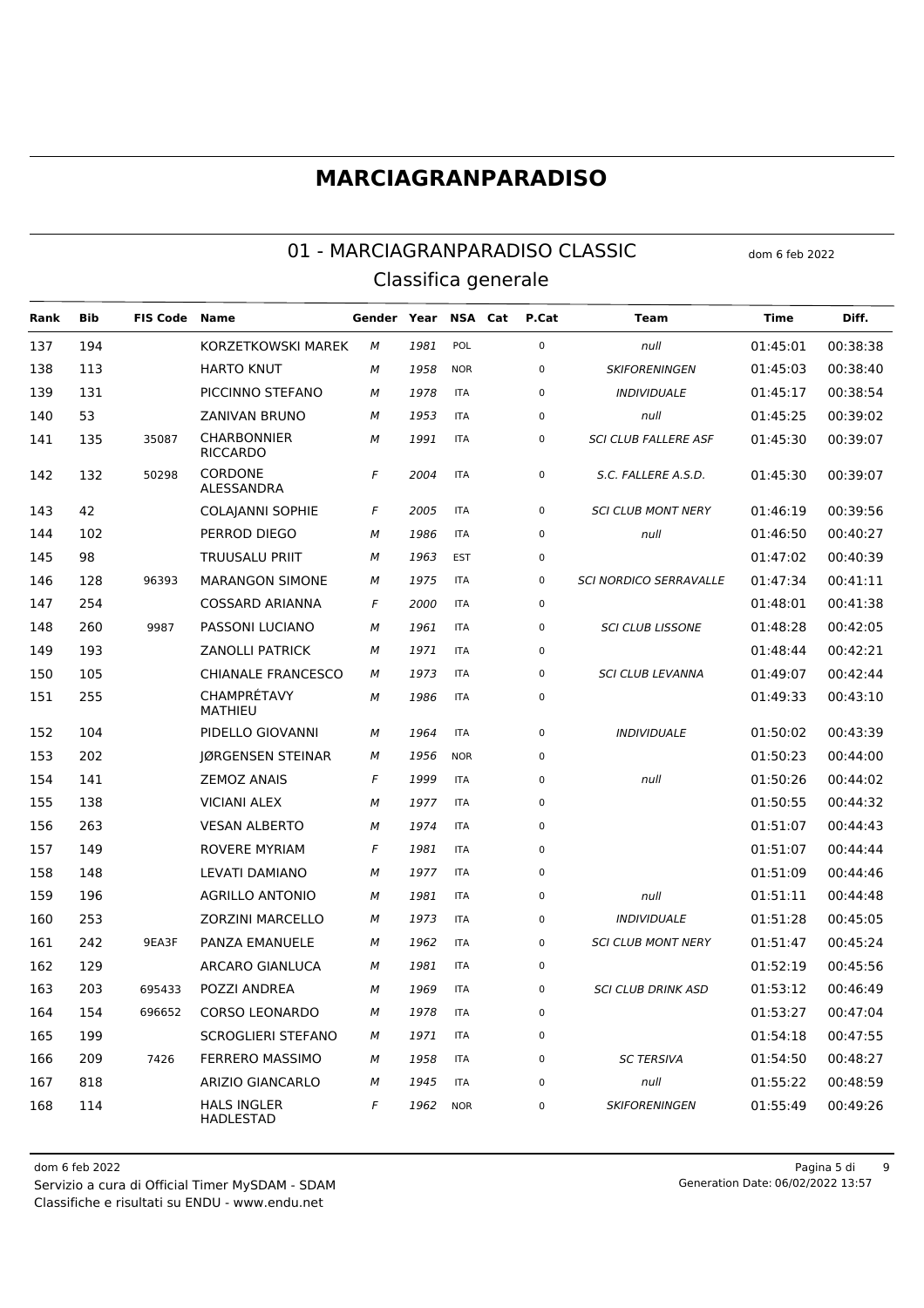#### 01 - MARCIAGRANPARADISO CLASSIC Classifica generale

**FIS Code Name** NSA Cat P.Cat Diff. Rank **Bib** Gender Year **Team Time** 169 246 MELLO RELLA PAOLO **ITA**  $\Omega$ **INDIVIDUALE**  $01.56.26$  $00:50:03$ 1960 M 250 **VINCENT SAMUEL**  $00:50:03$ 170 M 1970 **FRA**  $\Omega$  $01.56.26$ PAGLIONE GIULIA 00:50:22 171 174  $\overline{F}$ 1967 **ITA**  $\Omega$ 01:56:45 PANFILOV ALEXEY 151 **ITA**  $\Omega$ 01:56:55 00:50:31 172 1972 M null **BOUC GENNY** 00:50:46 173 183  $\overline{F}$ 1979 **ITA**  $\Omega$  $01.57.09$ 174 205 **VERCELLOTTI ANDREA** M 1964 **ITA**  $\Omega$ 01:57:49 00:51:26  $null$ 01:57:53 175 APERE NICOLETTA  $\overline{F}$ **ITA**  $\Omega$ 00:51:30  $133$ 1962  $null$ 176 189 **CURZIO LEONARDO** M 1958 **ITA**  $\Omega$ **SCI CLUB MONT NERY** 01:58:04 00:51:41 177 228 4097 **BONAGURO ARMANDO** М 1952 **ITA**  $\Omega$ G.S.A. ZANE' A.S.D. 01:58:06 00:51:43 106 DLLORENZO VALERIO **ITA**  $\Omega$  $01.58.34$  $00:52:11$ 178 1975 M 179 177 52781 **BENEYTON ARIANNE**  $\overline{F}$ 2005 **ITA**  $\Omega$ **SCI CLUB VALDIGNE MONT** 01:58:36 00:52:12 180 176 52528 **CIARDO SARA** 2005 **ITA**  $\overline{0}$ **SCI CLUB VALDIGNE MONT** 01:58:36 00:52:13  $\overline{F}$ 02:00:28 181 256 **SAUVADET ELISE**  $\sqrt{2}$ **FRA** 00:54:05  $\Omega$ 1982 182 821 **IEANTET NICOLE**  $\boldsymbol{\digamma}$ 2003 **ITA**  $\Omega$ 02:00:30 00:54:07 null 183 822 **QUENDOZ MATTHIEU** 2003 **ITA**  $\Omega$ 02:00:38 00:54:15 M  $null$ DAYNE' SOPHIE 184 820  $\overline{F}$ **ITA**  $\Omega$  $02.00.42$  $00.54.19$ 2003 null 185 32 688980 **TORGANO LARA**  $\boldsymbol{\digamma}$ 1993 **ITA**  $\Omega$ Sci Club Valle Vigezzo 02:00:43 00:54:20 186 807 **AGOSTINO OMAR** 2003 **ITA**  $\Omega$ 02:00:47 00:54:24 M  $null$ 187 259 **ZULIAN DANIFLE ITA**  $\Omega$  $02.00.54$ 00:54:31 4637 M 1953 188 825 **FORTE FRANCESCO** 2003 **ITA**  $\Omega$ 02:00:54 00:54:31 M  $null$ 189 179 CARRUBBA PAOLO 1970 **ITA**  $\Omega$ **INDIVIDUALE** 02:00:59 00:54:36 M  $190$ 828 **FUSINAZ CHRISTELLE**  $02.01.00$ 00:54:37  $\overline{F}$ 2003 **ITA**  $\Omega$ null 191 164 642567 MARGUERETTAZ MIRCO 1962 **ITA**  $\overline{0}$ **SC FALLERE A.S.D** 02:01:06 00:54:43 M 192 824 **VII I ANI ARIANNA**  $\overline{F}$ 2002 **ITA**  $\overline{0}$  $02:01:06$  $00:54:43$  $null$ **GLARFY MICHEL** 193 826 M 2003 **ITA**  $\Omega$ null 02:01:13 00:54:50 194 829 PRAZ HELENE  $\overline{F}$ 2003 **ITA**  $\overline{0}$ 02:01:27 00:55:04  $null$ 195 155 **DAVIT MARCO**  $\overline{0}$  $02:01:46$ 00:55:22 1975 **ITA** M 227 MOSELE MICHELA 02:02:08 00:55:45 196 667818  $\sqrt{2}$ 1984 **ITA**  $\Omega$ G.S.A. ZANÈ A.S.D. 197 173 **BARAILLER DAISY**  $\overline{F}$ **ITA**  $\overline{0}$  $02:02:28$  $00:56:05$ 1991 198 PETITIACOUES HÉLÈNE  $02:02:28$  $00:56:05$ 171  $\overline{F}$ 1984 **ITA**  $\Omega$ 811 **KNUT HOLTHE** 02:02:38 199 M 1960 **NOR**  $\Omega$ null 00:56:15 200 200 TURCI PAOLO **ITA**  $\overline{0}$ **SC GENOVA CAI** 02:03:28 00:57:05 9669 M 1961 201  $232$ DE CARLITATIANA  $\Omega$ **SCI NORDICO SERRAVALLE**  $02.03.44$  $00.57.21$ 689989  $\overline{F}$ 1972 **ITA** 202 184 **COSTAZ ROMINA** 02:04:30 00:58:07  $\overline{F}$ 1983 **ITA**  $\Omega$ 203 252 **BELLON ALESSANDRO** 00:58:17  $\overline{M}$ 1986 **ITA**  $\Omega$  $02.04.41$ 

dom 6 feb 2022

Servizio a cura di Official Timer MySDAM - SDAM Classifiche e risultati su ENDU - www.endu.net

Pagina 6 di  $\overline{9}$ Generation Date: 06/02/2022 13:57

dom 6 feb 2022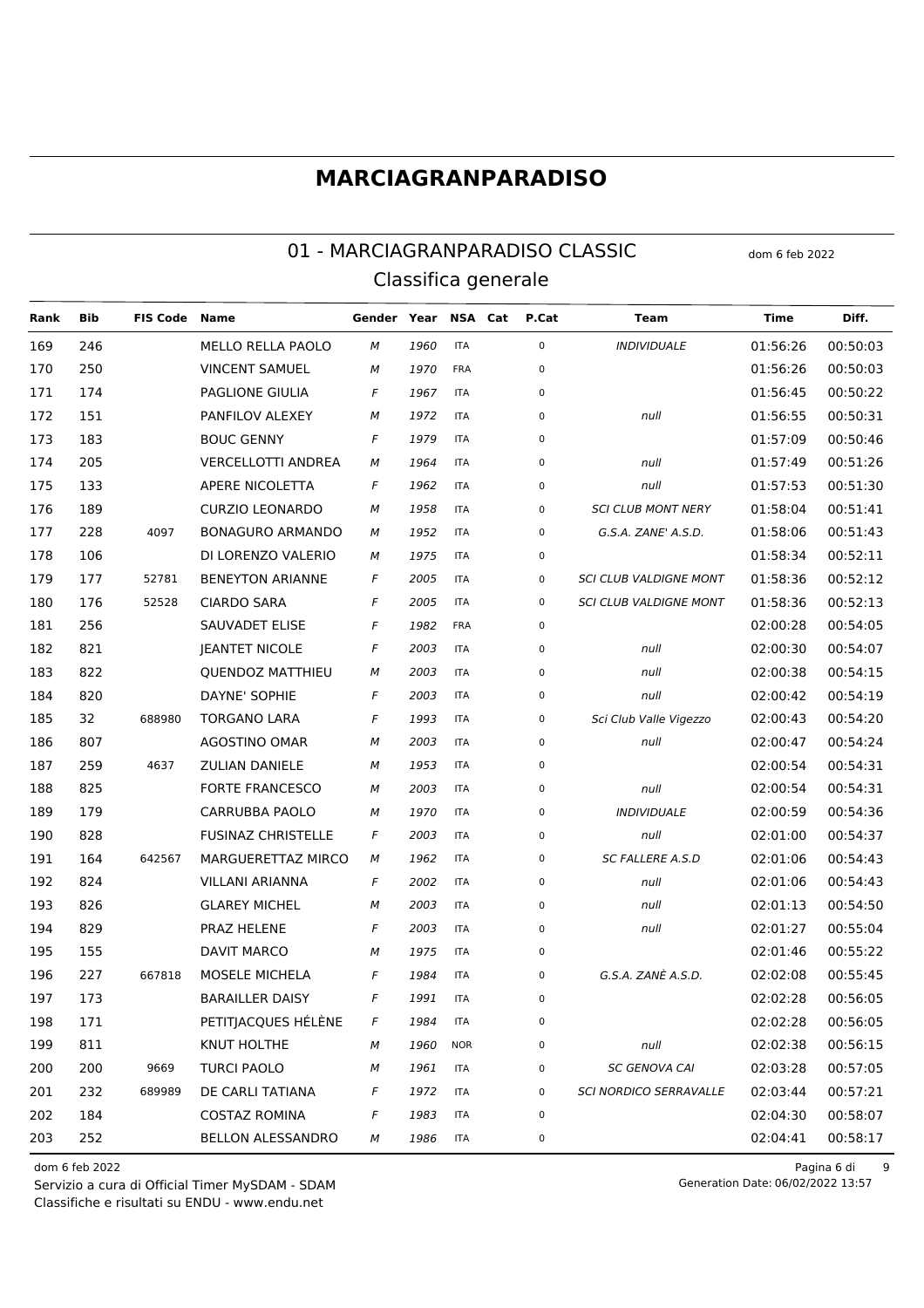#### 01 - MARCIAGRANPARADISO CLASSIC dom 6 feb 2022 Classifica generale

**Rank Bib FIS Code Name Gender Year NSA Cat P.Cat Team Time Diff.** 206 NUCERA SANDRO *M 1965* ITA 0 *SCI CLUB VALSAVARENCHE* 02:05:12 00:58:49 247 LE GALLIC JEAN-MARC *M 1960* FRA 0 02:05:25 00:59:02 SIMONETTI ALESSANDRO *M 1968* ITA 0 02:05:51 00:59:28 143 COCCIOLETTI PIERO *M 1949* ITA 0 *null* 02:05:54 00:59:30 239 PELLETIER GENEVIÈVE *F 1960* FRA 0 02:07:10 01:00:47 219 MALVEZZI PAOLO *M 1974* ITA 0 02:07:45 01:01:22 231 14442 STEFFANI NADIA *F 1965* ITA 0 *G.S.A. ZANE' A.S.D* 02:09:09 01:02:46 201 TRUUSALU KAI *F 1965* EST 0 02:09:37 01:03:13 197 MAUREL WILLIAM *M 1969* FRA 0 02:09:43 01:03:20 248 GIROUX FRANÇOIS *M 1983* FRA 0 02:09:58 01:03:35 136 39964 GNEMAZ JEAN NOEL *M 1998* ITA 0 *SCI CLUB FALLERE ASF* 02:11:00 01:04:37 134 99220 CHARBONNIER NADINE *F 1994* ITA 0 *SCI CLUB FALLERE ASF* 02:11:01 01:04:38 244 PERINI ALBERTO *M 1959* ITA 0 *INDIVIDUALE* 02:11:53 01:05:30 185 10452 POMA MAURO *M 1961* ITA 0 *S.C. VERDEFONDO A.D.* 02:12:04 01:05:41 245 SANTORO ROSARIO *M 1959* ITA 0 *SCI CLUB GRAN PARADISO* 02:12:39 01:06:16 809 VALENTI ANTONIO *M 1959* ITA 0 *null* 02:12:43 01:06:20 109 TURINETTI BARBARA *F 1988* ITA 0 02:13:02 01:06:39 NATRELLA MASSIMILIANO 76588 *M 1964* ITA 0 *SCI CLUB DRINK* 02:14:41 01:08:18 223 CHARON PIERRE *M 1957* FRA 0 02:14:55 01:08:32 127 12182 STERCHELE DANIELA *F 1963* ITA 0 *G.S.A. ZANE'* 02:16:32 01:10:09 258 8465 DE BERNOCHI ANDREA *M 1959* ITA 0 *SCI NORDICO PRAGELATO A.S.* 02:16:38 01:10:15 175 SIRIGU DANIELA *F 1965* ITA 0 02:16:43 01:10:20 172 RICCIO MASSIMILIANO *M 1979* ITA 0 *INDIVIDUALE* 02:19:00 01:12:37 215 BERGER ANDERS *M 1959* SWE 0 02:19:14 01:12:51 213 ANDERSSON JONAS *M 1954* SWE 0 02:19:14 01:12:51 212 THOREN ANDERS *M 1955* SWE 0 02:19:14 01:12:51 216 WEXELL RAGNAR *M 1956* SWE 0 02:19:14 01:12:51 217 MERINDOL LAURENT *M 1957* FRA 0 *UNASACEM FRANCE* 02:19:27 01:13:03 140 3926004 MARTI CÉLINE *F 1979* SUI 0 *HAÏTISKI TEAM* 02:19:47 01:13:24 827 BORETTAZ NIKITA *F 2003* ITA 0 *null* 02:19:50 01:13:27 130 PERIN SARA *F 1977* ITA 0 *null* 02:19:55 01:13:32 814 HERREN NICOLAS *M 2002* ITA 0 *null* 02:19:57 01:13:34 815 GRAPPEIN CORALIE *M 2002* ITA 0 *null* 02:19:57 01:13:34 170 MOTTA ERICA *F 1988* ITA 0 02:20:46 01:14:23

Classifiche e risultati su ENDU - www.endu.net Servizio a cura di Official Timer MySDAM - SDAM

dom 6 feb 2022 Pagina 7 di 9 Generation Date: 06/02/2022 13:57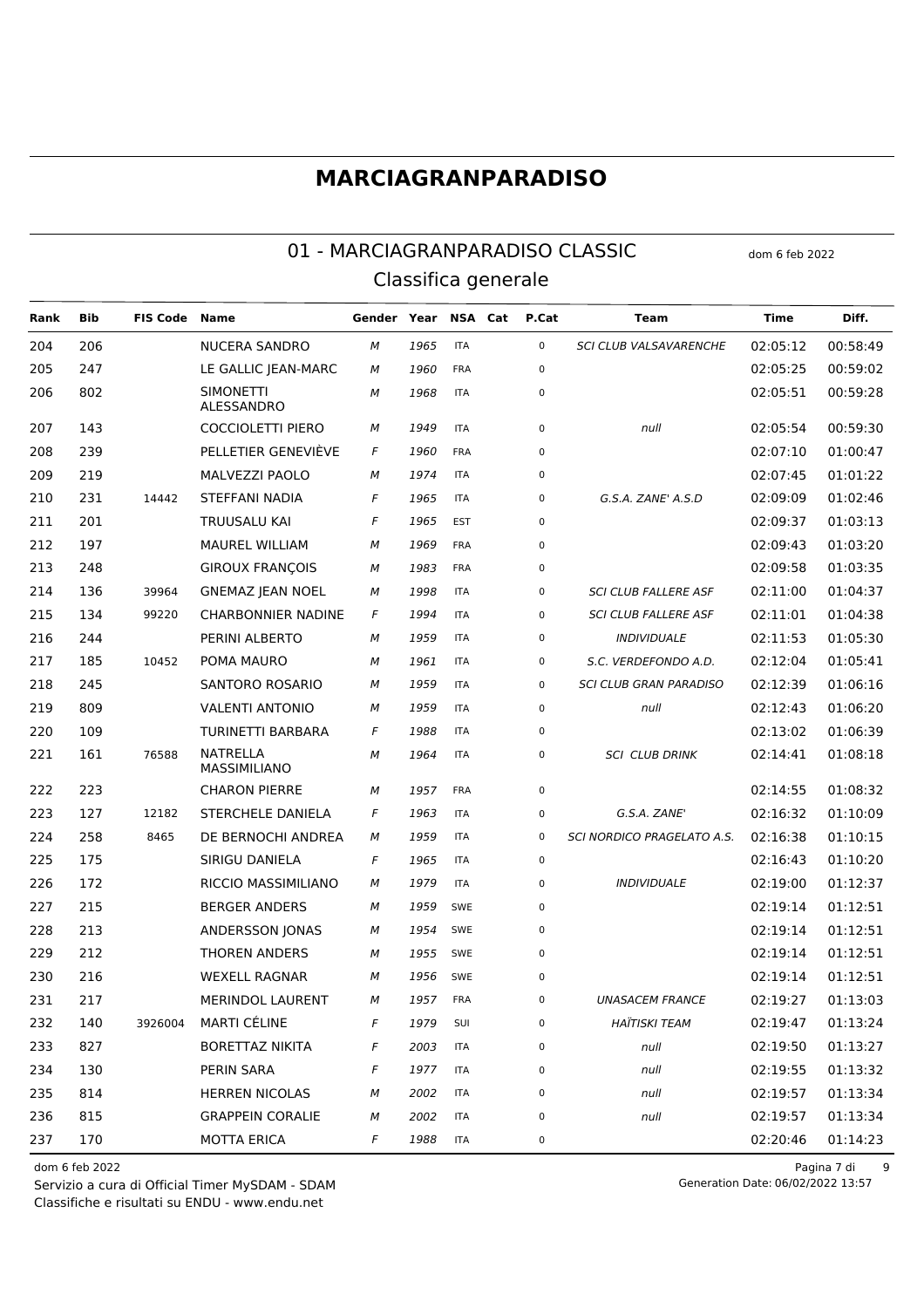#### 01 - MARCIAGRANPARADISO CLASSIC dom 6 feb 2022 Classifica generale

**Rank Bib FIS Code Name Gender Year NSA Cat P.Cat Team Time Diff.** 137 CHABOD MANUELA *F 2003* ITA 0 *SCI CLUB DRANK ASD* 02:21:30 01:15:07 251 BINAGHI ROBERTO *M 1964* ITA 0 *null* 02:22:17 01:15:54 204 SPALLASSO FRANCO *M 1962* ITA 0 02:22:18 01:15:54 192 COSSARD FRANCO *M 1969* ITA 0 02:23:02 01:16:39 266 697996 JACQUEMOD PANE ROBERTO 697996 *M 1966* ITA 0 *VVF GODIOZ* 02:23:27 01:17:04 119 BERARD CORINNE *F 2004* ITA 0 *null* 02:25:02 01:18:39 118 GARINO GRETA *F 1996* ITA 0 *null* 02:25:02 01:18:39 803 VISCONTI MARIO *M 1962* ITA 0 *null* 02:25:22 01:18:59 236 ROINAT JACQUES *M 1962* FRA 0 02:25:36 01:19:12 267 1543 FIORE LUCIANO *M 1945* ITA 0 *SKI NORDICO TORINO* 02:26:11 01:19:48 211 LINDEGREN AXEL *M 1965* SUI 0 02:26:43 01:20:20 240 18355 VILLANI VELIO *M 1969* ITA 0 *SC MONT NERY - VA* 02:27:06 01:20:43 207 EDSHAGE BJÖRN *M 1954* SWE 0 02:27:47 01:21:24 819 PLONER MARIO *M 1960* ITA 0 *INDIVIDUALE* 02:32:52 01:26:29 218 PELISSETTI MAURO *M 1952* ITA 0 *null* 02:33:26 01:27:03 230 NIEL GERARD *M 1955* FRA 0 02:34:23 01:27:59 GRIMSTAD INGER BARBARA *F 1962* NOR 0 *null* 02:37:38 01:31:15 152 MONAKHOVA TATIANA *M 1982* ITA 0 *null* 02:38:14 01:31:51 813 GRIMSTAD PAL MATHIS *M 1963* NOR 0 *null* 02:38:59 01:32:36 110 687483 RUZZA GIANNINO *M 1951* ITA 0 *SC PANORAMA-PN* 02:40:32 01:34:09 280 NOBLE JOHAN *M 1988* FRA 0 *null* 02:40:52 01:34:29 281 DEROLEZ SOPHIE *F 1990* FRA 0 *null* 02:40:58 01:34:35 249 MAZARD JEAN-PIERRE *M 1955* FRA 0 *UNASACEM FRANCE* 02:50:04 01:43:41 MANDARINO MARIASILVIA *F 1962* ITA 0 02:50:31 01:44:08 235 FERRARI FERDINANDO *M 1955* ITA 0 *INDIVIDUALE* 02:52:04 01:45:41 238 QUICOT CHRISTINE *F 1973* FRA 0 02:52:17 01:45:54 808 MARESCA MARIA *F 1967* ITA 0 *null* 02:54:12 01:47:49 229 VERARDO MARINA *F 1955* ITA 0 *INDIVIDUALE* 02:59:45 01:53:22 237 FLICK CHANTAL *F 1957* FRA 0 03:02:20 01:55:57 225 CHARON ISABELLE *F 1959* FRA 0 03:02:20 01:55:57 804 TORAZZA CRISTINA *F 1969* ITA 0 *null* 03:02:41 01:56:18 805 LIBERALI ANTONELLA *F 1967* ITA 0 *null* 03:02:43 01:56:20 817 PERRET VINCENZO *M 1935* ITA 0 *null* 03:05:08 01:58:45

Classifiche e risultati su ENDU - www.endu.net Servizio a cura di Official Timer MySDAM - SDAM

dom 6 feb 2022 Pagina 8 di 9 Generation Date: 06/02/2022 13:57